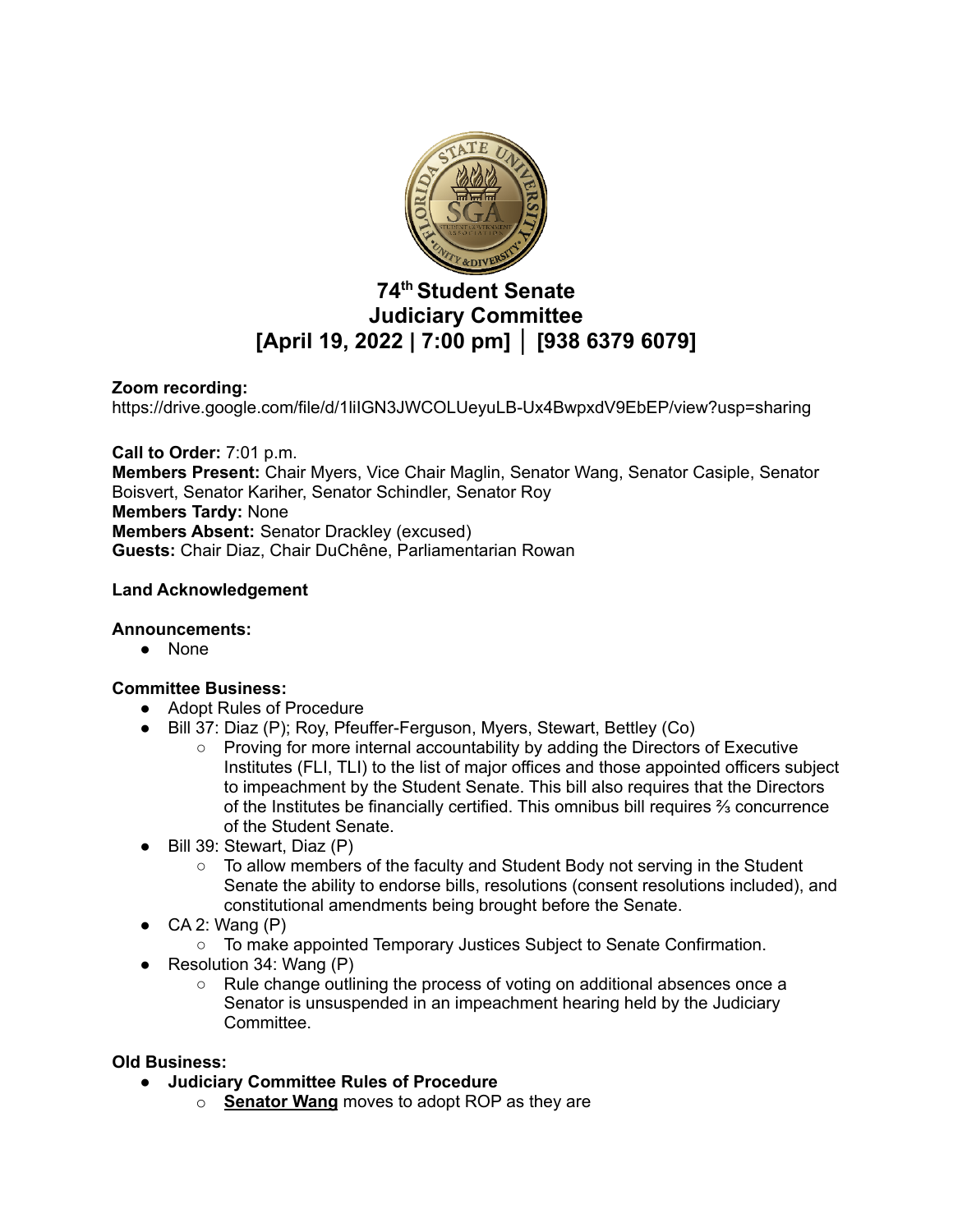- o **Senator Tucker** seconds
- o No objections
- **● Bill 37 - Sponsored by Senator Diaz (P); Roy, Pfeuffer-Ferguson, Myers, Stewart, Bettley (Co)**
	- o Opening Statement:
		- Chair Diaz (P): Hello judiciary, this is a bill that allows for more internal accountability. The first thing that it does it add positions in the executive insititues to the list of major office jobs. Major offices are positions within the student government that we consider to be very important and we think that people in those roles should be very dedicated. Current constitution says that you can only hold one of those positions at a time. FLI and TLI are extremely important to the student body and freshmen transfer-students new to FSU. This bill would make the directors of FLI and TLI members of a major office position– so you can't be an agency executive director and the director of FLI and TLI. Also, this would make these roles impeachable by the student senate, specificall the judiciary committee. This is not possible now, but this bill will make it a possibility to have that accountability. Also, the finance code would be amended to include the directors of FLI and TLI (and one additional leadership member) so that they must also be financially certified in order to receive A&S funding. **Sponsor yields 1:03**
	- o Technical Non-Debatable Questions:
		- Senator Wang: Would this bill make FLI/TLI allowed to go through the budget process?
			- Chair Diaz (P): This bill would not. In order for them to receive A&S fees, two members of that bureau have to be financially certified. I am proposing a bill to address that in the future.
	- **o Senator Wang moves to enter round-table discussion; Senator Tucker seconds**
	- o Round-Table Discussion:
		- Senator Tucker: I'm looking through it right now and I don't see any issues with it. I think I like this.
		- Senator Boisvert: **POI** In the 405.2 appointed officers section, I noticed a

pre-semantic change to executive cabinet– does that include the senate clerk, historian, and press secretary and nothing else? Or does that encompass other roles?

- Chair Diaz (P): If you're referring to the change I made to the Student Senate Officers, I made that change to kind of 'future-proof' statutes. Having this bill say "Student Senate Officers" allows us to not keep updating our statues. So, any officer of the senate is liable to be impeached.
- Senator Wang: This is a pretty simple bill. I think this makes sense adding them to the major offices. It holds them to the same standard as us and adds more accountability. I like this bill.
- Senator Schindler: **POI** how are the FLI/TLI positions selected?
	- Chair Diaz (P): Their statutes are somewhat vague, but they say that the outgoing board interviews and selects the future board.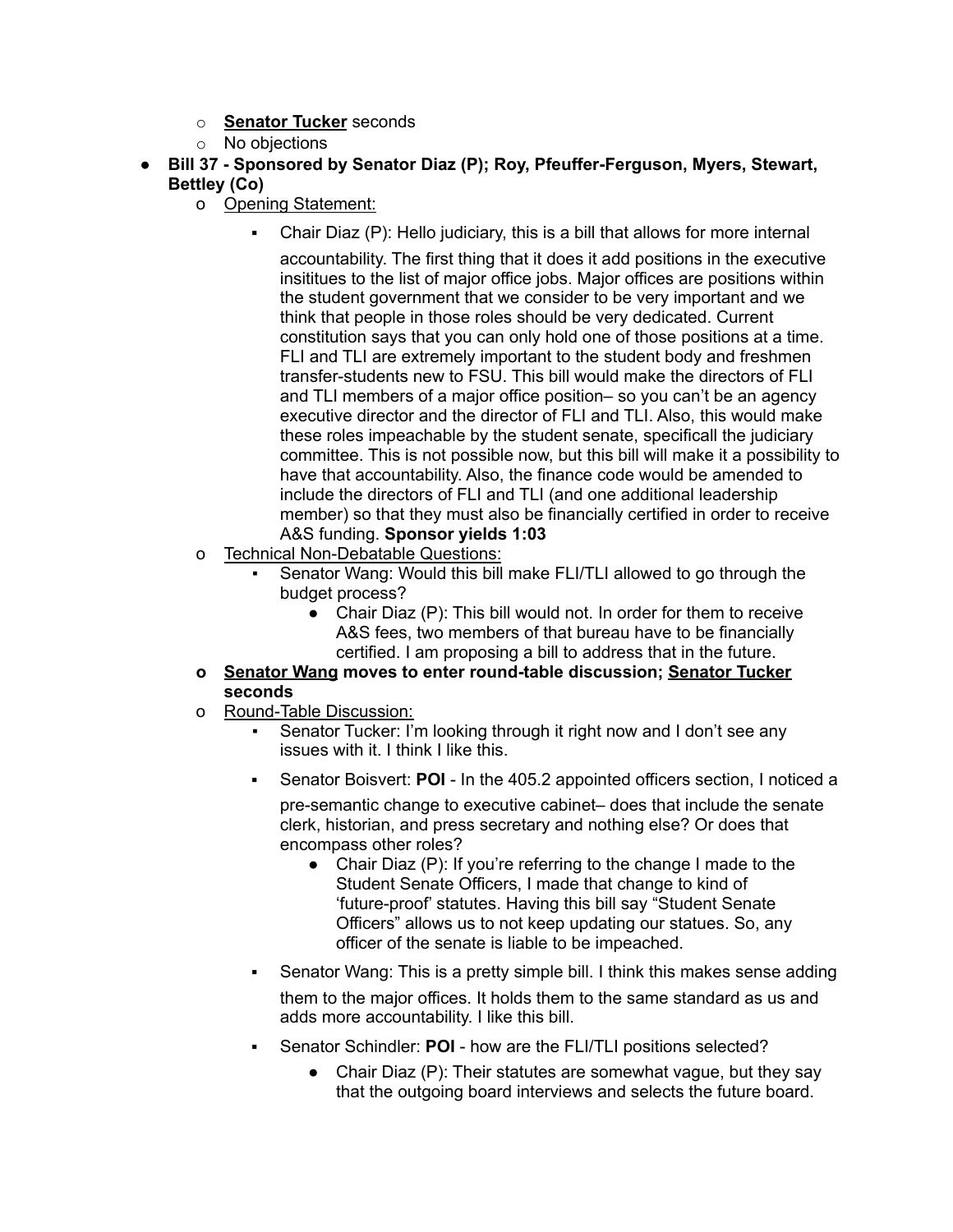I'm not sure if they call it to a vote or not, but it is an internal decision of the institutes.

Senator Schinder: **POI** - Say if one of these directors were to go through

an impeachment hearing, would it be up to the rest of their board to decide on the next director?

- Chair Diaz (P): If the director of FLI or TLI are removed, I believe that the Student Body Vice President would be the interim director of that institute until the position can be filled.
- Senator Boisvert: **POI** It was mentioned that you can't hold two separate

positions in the major offices. If this were to happen to the Student Body Vice President as the interim director, would they be able to hold both offices under current statutes?

• Chair Diaz (P): That's a very good question. This bill doesn't relate to that, that's a separate conversation.

## **o Senator Tucker moves to call the question; Senator Kariher seconds**

- o Closing Statement:
	- Diaz (P): Thank you so much, again. I think this bill is good for internal accountability and for those who are wondering, the newly instated director of FLI said that they do not plan on seeking another major office position during their term. This bill is good for having institutes that are effective. **Sponsor waives rest of time**
- o Vote:
	- Yes: 8, Senator(s): Wang, Tucker, Boisvert, Schindler, Kariher, Roy, Casiple, Vice Chair Maglin
	- $No: 0$
	- Abstain: 0

## **o RESULT: BILL 37 PASSES**

## **● Bill 39 - Sponsored by Senator(s) Stewart, Diaz (P)**

- Opening Statement:
	- Chair Diaz (P): As I told the chair of this committee, I do plan on withdrawing this bill. For those that were not there, this went onto the senate floor and there was a lot of controversy surrounding it. There would have to be a lot of work done to fix it. I do withdraw the bill. **Sponsor waives time, bill is WITHDRAWN**
- Technical Non-Debatable Questions:
	- N/A
- **○ N/A moves to enter round-table discussion; N/A seconds**
- Round-Table Discussion:
	- N/A
- **○ N/A moves to call the question; N/A seconds**
- Closing Statement:
	- N/A
- Vote:
	- Yes:
	- No:
	- Abstain:
- **○ RESULT: BILL 39 WITHDRAWN BY SPONSOR**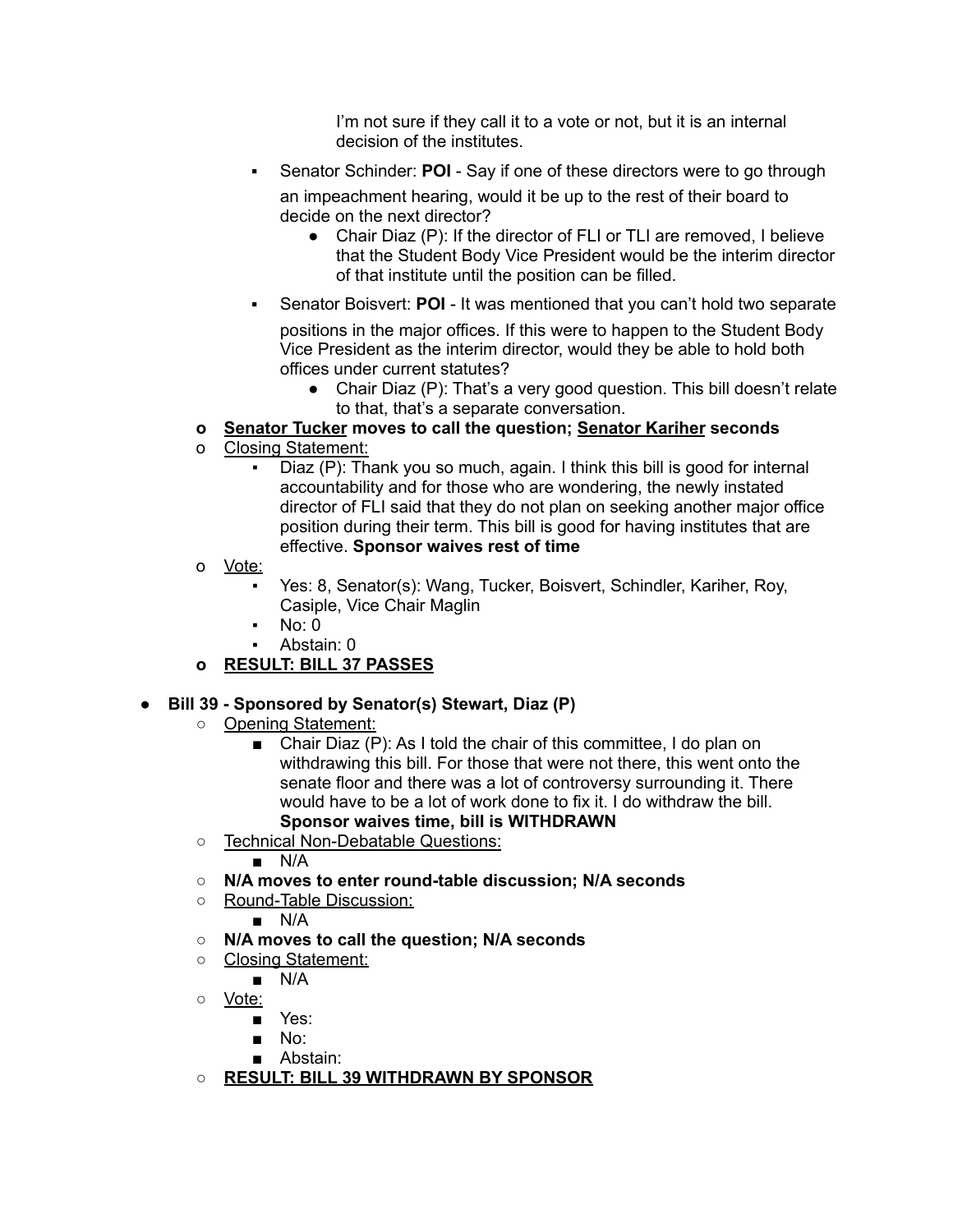#### **New Business:**

- **● Constitutional Amendment 2 - Sponsored by Senator Wang, Chair DuChêne (P)** ○ Opening Statement:
	- Senator Wang (P): This bill has gone through a lot. I'm going to outline what our current process is for the judicial branch and how this will impact that. Right now, we have a Chief Justice and associate justices that sit for the duration of their time in law school. They hear all cases that go through to the Supreme Court. They are all appointed by the Student Body President, come to judiciary committee, and then to the full senate floor for confirmation. This bill focuses on fixing the issue of temporary justices. For temporary justices, they are allowed to be appointed by the Chief Justice in the case of a vacancy of the court. I interpretted "vacancy of the court" as a justice recusing themselves during a case or leaving their position altogether. I wanted temporary justices to come through the senate instead of the Chief Justice appointing one of their friends from law school or a situation like that. Upon speaking with Parliamentarian Rowan, I was told that the legislative intent of the statute was to allow the Chief Justice to appoint a temporary justice in the case that an associate justice recuses themself for one case. I want to change this bill to no longer make temporary justices subject to confirmation in the case that a associate justice recuses themself because of a conflict of interest. Instead, I want to make it so that the Chief Justice may appoint a temporary justice in these certain cases. **All time used up in opening statement (3:00 minutes)**
	- Technical Non-Debatable Questions:
		- N/A
	- **○ Senator Tucker moves to enter round-table discussion; Senator Kariher seconds**
	- Round-Table Discussion:
		- Senator Tucker: **POI** What is current process for appointing temporary justice?
			- Senator Wang (P): Chief justice has full authority in appointing temporary justices.
		- Senator Kariher: I move to make Chair Duchêne a primary.
			- Chair Myers: I now make Chair Duchêne a primary.
		- Senator Casiple: **POI** Senate still has to confirm the temporary justices? Or did you say you're trying to change that part?
			- Senator Wang (P): We changed from the Student Body President to the Chief Justice having the power to appoint temporary justices. According to an advisory opinion from the court last year, the only person with sole appoitnment power is the Student Body President. However, Parliamentarian Rowan has stated that that is not the case and the advisory statement is false. But I want to change it so that the Cheif Justice has sole appointment power but only in the case of a justice-recusal due to a conflict of interest.
		- Senator Schindler: **POI -** When would a temporary justice be necessary?
			- Senator Wang (P): The whole idea of temporary justices came about when the court was dealing with cases that had major conflicts of interest (i.e., cases regarding student organizations that the justices were a part of, etc.). When justices had to recuse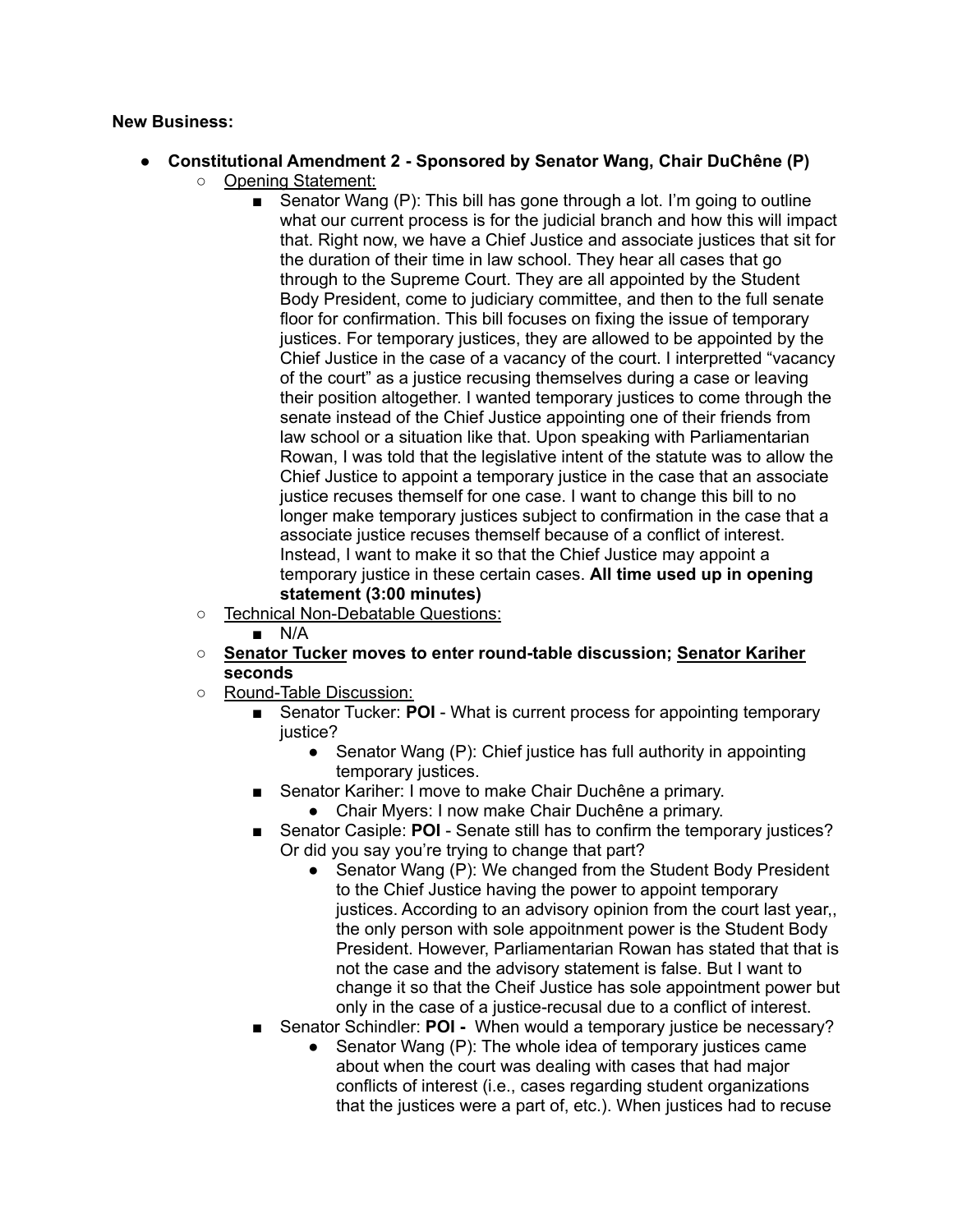themselves due to the conflict of interest, the idea of temporary justices were brought about. Basically, I want to change it so that the only case in which we would ever have temporary justices would be when people recuse themselves from certain cases.

- **Senator Tucker** moves to amend
	- Article IV, Section 3, Clause A.4: Strike out "Student Body President, having consulted with the" and "," after Justice.
	- **Senator Boisvert** seconded; No Objections
	- Sponsor finds it friendly
	- Senator Tucker: **POI** Why did you not find that friendly?
		- Senator Wang (P): Your amendment said that it would only address associate justices instead of a Chief Justice, who may have to recuse themself.
- Senator Boisvert: **POI** If a Chief Justice is to recuse themselves, what's the process of a temporary appointment for them? Is it similar to the process for associate justices?
	- Senator Wang (P): If they were recused, they would have to appoint someone on their own
- Senator Kariher: **POI** What happens if there is a true vacancy instead of a recusal for a case?
	- Senator Wang (P): The Student Body President would appoint a full-time associate justice to get confirmed by the student senate.
- Senator Tucker: Move to allow a non-sentor to speak– Parliamentarian Rowan.
- Parliamentarian Rowan: If the Chief Justice recuses, they designate an associate justice as acting Chief.
- **Senator Tucker** moves to amend
	- Article IV, Section 3, Clause A.4: Add "as a result of a recusal by a sitting Justice," after "Supreme Court" and before "Chief Justice."
	- **Senator Schindler** seconded; No Objections
	- Sponsor finds it friendly
- Senator Boisvert: **POI** How do you feel about the last part of that bill
	- Chair DuChêne (P): Get rid of it.
- **Senator Kariher** moves to amend
	- Article IV, Section 3, Clause A.4: Strike out "The Temporary Justice shall be subject to the approval of the Senate Judiciary Committee and the full Senate."
	- **Tucker seconded**; No Objections
	- Sponsor finds it friendly
- Senator Tucker: The appointment process take a lot time, so I think it's best if we should just leave it up to them for just one case. They can just get it done quickly and their way without having to go through the whole senate.
- Senator Boisvert: **POI** Is there a system in place where if there's a conflict of interest, an associate or Chief justice can be removed another way? Do they have to recuse themselves or can they be removed?
	- Chair Duchêne (P): It's at the discretion of the individual justice to recuse themselves and morally step up and say there's a conflict of interest. There should be a recusal mandate, however that's not within the scope of this bill. If they choose not to, there's really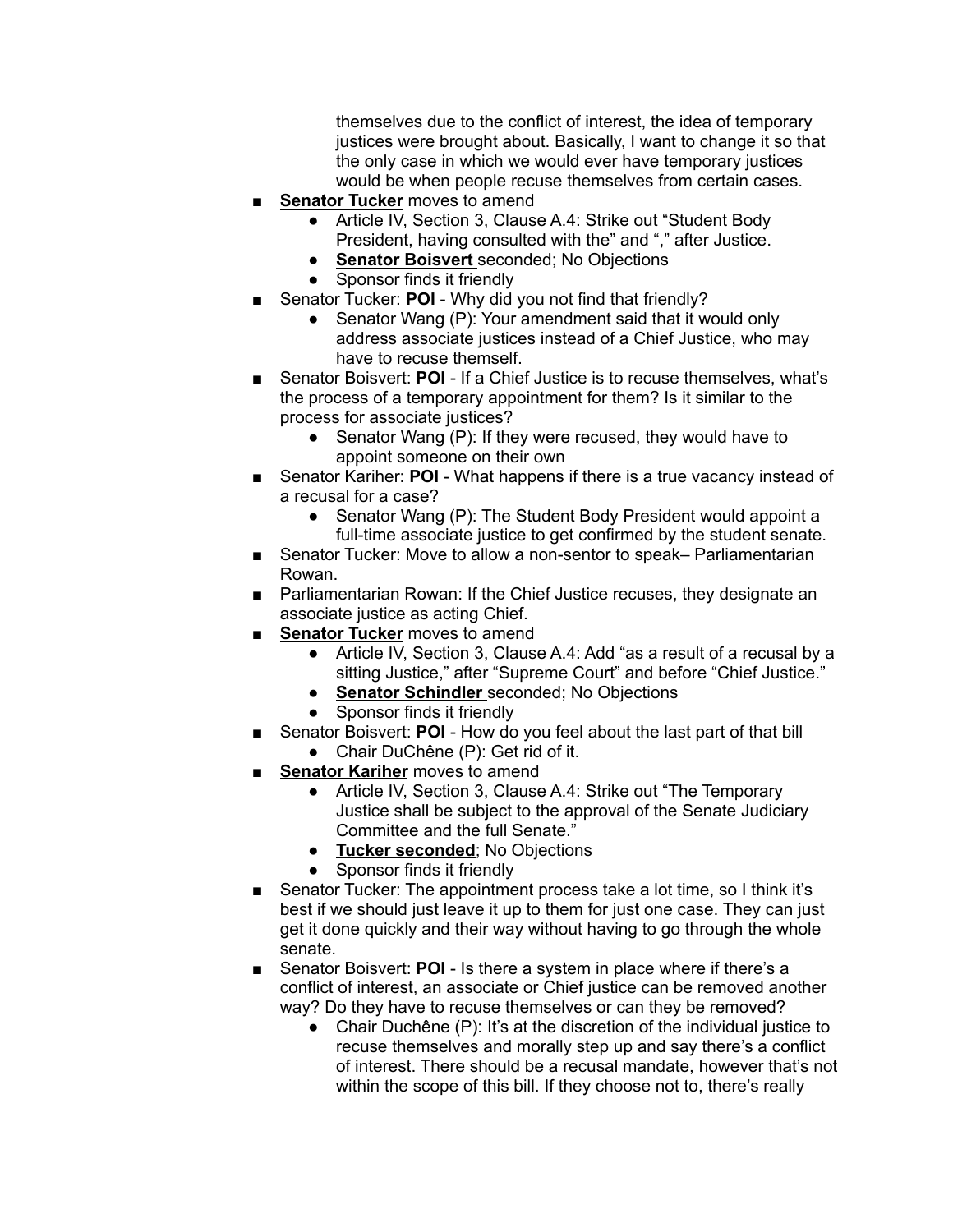nothing we can do. We can impeach justices if they are acting with malfeasance, but yeah that's it.

- Senator Tucker: I like this bill and I think it looks clean. I will be voting yes.
- Senator Kariher: I was going to say one more thing– I think this is really good, especially striking out that last part. It would drag out the system quite a bit to have to go through the whole process when it could be quickly done by an unbiased Chief Justice.
- Senator Tucker **POI** Is it possible to move this bill to be approved by unanimous consent?
	- Chair Myers: Yes.
- **○ Senator Tucker moves to approve by unanimous consent; Senator Kariher seconds; No Objections**
- Closing Statement:
	- None

○ Vote:

- Yes:
- No:
- Abstain:
- **○ RESULT: CA 2 PASSES BY UNANIMOUS CONSENT**

#### **● Resolution 34 - Sponsored by Senator Wang, Chair DuChêne (P)**

- Opening Statement:
	- Senator Wang (P): I served as pro-tempore of the 73rd senate, so I heard a lot of the absence hearings for senators as the Rules Committee chair. If suspended (after five absences), you have to appear before the Rules Committe and they decide if you are capable of continuing or should be forwarded to impeachment in the Judiciary Committee. If Rules finds the senator capable they have to vote again on how many absences the senator in question should be given. But if deemed capable in judiciary, the senator would get all five of their absences back and they have can free-reign over senate again. This is fixing that problem if judiciary unsuspends the senator, Rules must vote on how many absences that senator can have thus forth.
	- Chair Duchêne (P): It clears up some things and makes more consistent the amount of absences we give senators who are unsuspended. This makes everything easier for everyone involved. **Sponsors yield 0:35s**
- Technical Non-Debatable Questions:
	- None
- **○ Senator Tucker moves to enter round-table discussion; Vice Chair Maglin seconds**
- Round-Table Discussion:
	- Senator Tucker: This is an awesome piece of legislation. A few weeks ago we went through the impeachment process in judiciary and we had a senator who we deemed capable of continuing in senate, but people were concerned about the number of absences this senator would be given again– they did not feel that getting all the absences back would be fair. So this makes it more fair and easier to do our jobs.
	- Vice Chair Maglin: Yeah, I like this bill because it adds another layer of accountability for senators in that if you're just skirting by and you are deemed capable of returning by the judiciary committe, your new number